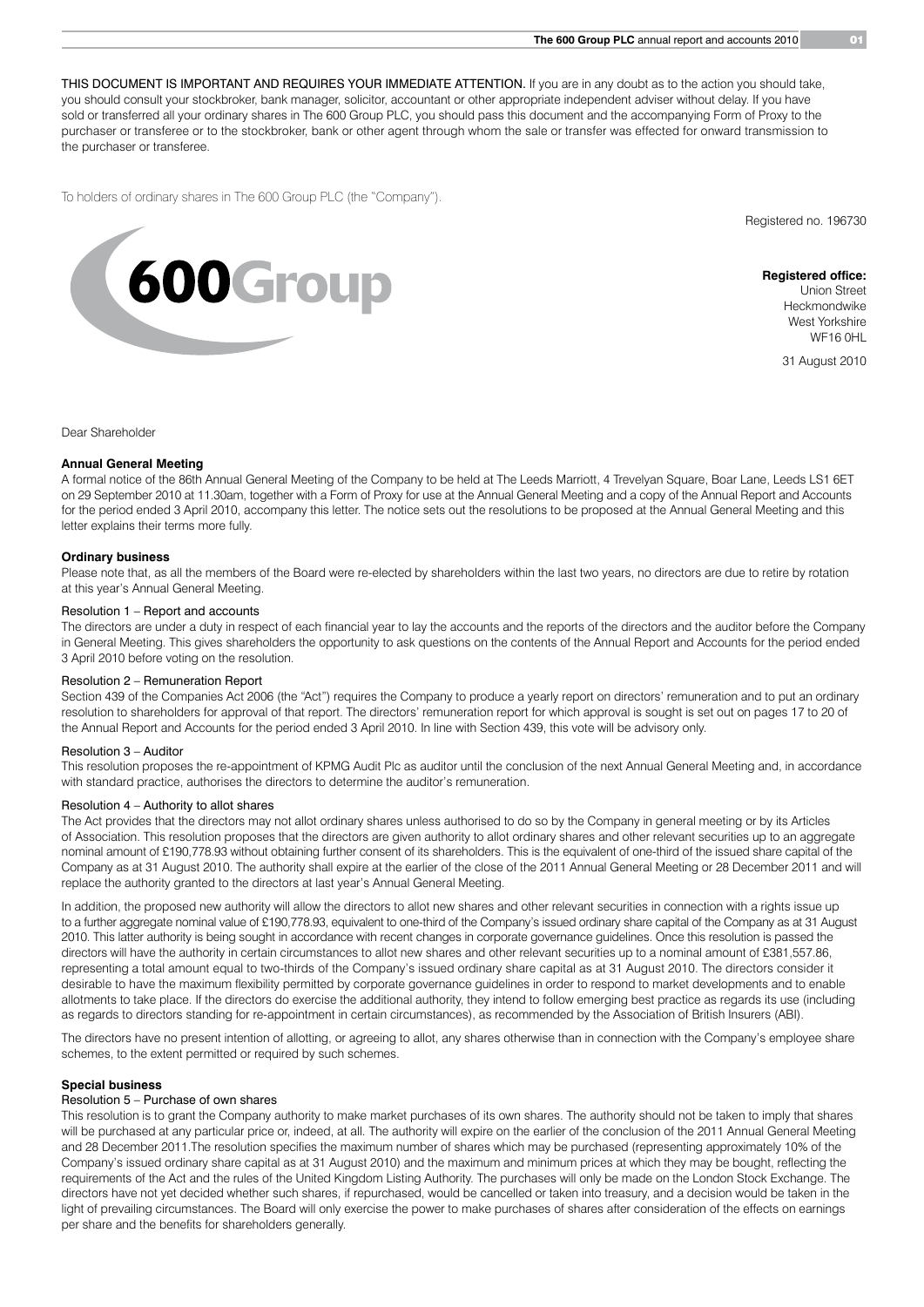### **Special business** continued

### Resolution 6 – Disapplication of pre-emption rights

The Act gives holders of ordinary shares, with limited but important exceptions, certain rights of pre-emption on the issue for cash of new equity securities. The directors believe that it is in the best interests of the Company that, as in previous years, the Board should have limited authority to allot some shares for cash without first having to offer such shares to existing shareholders. The directors' current authority expires at the close of the forthcoming Annual General Meeting and, accordingly, this resolution seeks to renew this authority on similar terms for a further period, expiring at the earlier of the close of the 2011 Annual General Meeting and 28 December 2011. The authority, if granted, will relate to allotment in respect of rights issues and similar offerings (where difficulties arise in offering shares to certain overseas shareholders and in relation to fractional entitlements and certain other technical matters) and generally to allotments (other than in respect of rights issues) of equity securities having an aggregate nominal value not exceeding £28,616.84 (being approximately 5% of the issued ordinary share capital of the Company as at 31 August 2010 (being the latest practicable date prior to the publication of this document)). This resolution complies with ABI guidelines. The directors do not intend to issue more than 7.5% of the issued ordinary share capital of the Company for cash on a non pre-emptive basis on any rolling three year period without prior consultation with the investment committees of the ABI and National Association of Pension Funds. The Board has no present intention of exercising this authorisation but wishes to have the flexibility to do so in the future.

### Resolution 7 – New Articles of Association

It is proposed in resolution 7 to adopt new Articles of Association (the "New Articles") in order to update the Company's current Articles of Association (the "Current Articles") primarily to take account of the coming into force of the Companies (Shareholders' Rights) Regulations 2009 (the "Shareholders' Rights Regulations"), the implementation of the last parts of the Act and amendments to the Uncertified Securities Regulations 2001.

The principal changes introduced in the New Articles are summarised in the Appendix to this notice on pages 6 and 7. Other changes, which are of a minor, technical or clarifying nature and also some more minor changes which mirror or effect changes made by the Act, the Shareholders' Rights Regulations or the Uncertified Securities Regulations 2001, or conform the language of the New Articles with that used in the model articles for public companies produced by the Department of Business, Innovation and Skills, have not been noted in the Appendix.

A copy of the New Articles marked to show the changes being proposed by this resolution will be on display at the meeting.

### Resolution 8 – Convening of general meetings

Under the Shareholders' Rights Regulations the notice period for general meetings of a Company has been extended to 21 days unless certain requirements are satisfied. The Company has met these requirements and accordingly resolution 8 is proposed to allow the Company to continue to call general meetings on 14 clear days' notice. The directors believe it is in the best interest of the shareholders of the Company to preserve the shorter notice period and accordingly are putting this resolution to the meeting. It is intended that this flexibility will only be used for non-routine business and when merited in the interest of shareholders as a whole. The approval will be effective until the Company's Annual General Meeting in 2011, when it is expected that a similar resolution will be proposed. It should also be noted that the changes to the Act mean that, in order to be able to call a general meeting on less than 21 clear days' notice, the Company must make a means of electronic voting available to all shareholders.

### Resolution 9 – Political donations

Part 14 of the Act prohibits the Company and its subsidiaries (the "Group") from making political donations or from incurring political expenditure in respect of a political party or other political organisation or an independent election candidate unless authorised by the Company's shareholders. Aggregate donations made by the Group of £5,000 or less during any twelve month period will not be caught.

Neither the Company nor any of its subsidiaries have any intention of making any political donations or incurring any political expenditure. However, the Act defines "political party", "political organisation", "political donation" and "political expenditure" widely. For example, bodies, such as those concerned with policy review and law reform or with the representation of the business community or sections of it, which the Company and/or its subsidiaries may see benefit in supporting, may be included in these definitions.

Accordingly, the Company wishes to ensure that neither it nor its subsidiaries inadvertently commit any breaches of the Act through the undertaking of routine activities, which would not normally be considered to result in the making of political donations and political expenditure being incurred.

### Recommendation

Your directors believe the proposals in relation to the resolutions to be proposed at the Annual General Meeting are in the best interests of the Company and its shareholders as a whole and recommend shareholders to vote in favour of the resolutions, as they intend to do in respect of their own beneficial shareholdings.

### Action to be taken

All ordinary shareholders are entitled to attend and vote on all resolutions at the Annual General Meeting. A Form of Proxy for use at the Annual General Meeting is enclosed. Whether or not you intend to be present at the meeting, you are requested to complete and return the Form of Proxy in accordance with the instructions printed thereon as soon as possible and in any event so that it is received by the Company's registrar, Capita Registrars, Proxies Department, The Registry, 34 Beckenham Road, Beckenham, Kent BR3 4TU no later than 11.30am on 27 September 2010. Completion and return of the Form of Proxy will not prevent you from attending the meeting and voting in person should you wish.

Yours faithfully

**Martin Temple**

Chairman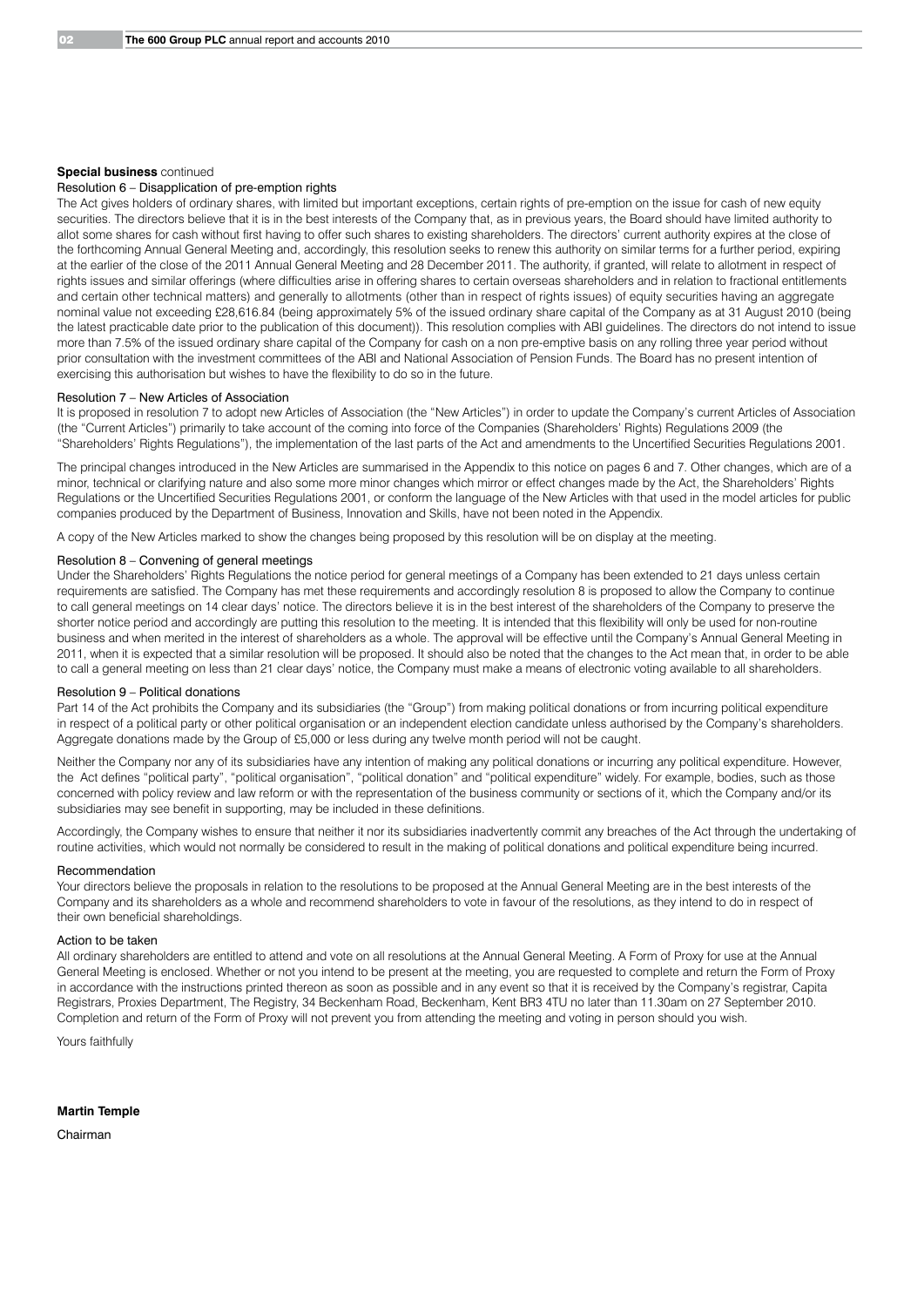# **Notice of Annual General Meeting**

Notice is hereby given that the 86<sup>th</sup> Annual General Meeting of The 600 Group PLC will be held at The Leeds Marriott, 4 Trevelyan Square, Boar Lane, Leeds LS1 6ET on 29 September 2010 at 11.30am and the business to be brought before the meeting will be passing resolutions 1 to 4 and 9 as ordinary resolutions and 5 to 8 as special resolutions:

### **Ordinary business**

- 1 To receive the accounts, together with the reports of the directors and auditor, for the period ended 3 April 2010.
- 2 To approve the directors' remuneration report for the period ended 3 April 2010.
- 3 To re-appoint KPMG Audit Plc as auditor of the Company to hold office from the conclusion of this Annual General Meeting until the conclusion of the next Annual General Meeting and to authorise the directors to fix its remuneration.
- That, in substitution for all subsisting authorities, the directors be generally and unconditionally authorised, in accordance with Section 551 of the Companies Act 2006 (the "Act"), to exercise all powers of the Company to allot shares in the Company or grant rights to subscribe for, or convert any security into, shares in the Company:
	- (a) up to an aggregate nominal amount of £190,778.93; and
	- (b) up to a further aggregate nominal amount of £190,778.93 provided that such shares or rights are equity securities (as defined in Section 560(1) of the Act) in connection with an offer by way of a rights issue to the holders of ordinary shares in proportion (as nearly as may be practicable) to their existing holdings of ordinary shares (and to the holders of other equity securities if this is required by the rights of those securities or, if the directors consider it necessary, as permitted by the rights of those securities) but subject to the directors having the right to make such exclusions or other arrangements as they deem necessary or expedient in relation to treasury shares, fractional entitlements, record dates, legal or practical problems under the laws in any territory or jurisdiction or the requirements of any relevant regulatory body or stock exchange or any other matter,

 and so that this authority shall expire on 28 December 2011 or, if earlier, at the conclusion of the Annual General Meeting of the Company to be held in 2011 but so that the Company may, before this authority expires, make any offer, agreement or arrangement which would or might require shares to be allotted or rights to be granted after such expiry and the directors may allot shares or grant rights pursuant to such offer, agreement or arrangement as if the authority had not expired.

### **Special business**

5 To consider and, if thought fit, to pass the following resolution which will be proposed as a special resolution that:

 the Company be and is hereby generally and unconditionally authorised for the purposes of Section 701 of the Companies Act 2006 (the "Act") to make one or more market purchases (within the meaning of Section 693(4) of the Act) of ordinary shares of 1p each in the capital of the Company provided that:

- (i) the maximum aggregate number of ordinary shares authorised to be purchased is 5,723,367 (representing 10% of the Company's issued ordinary share capital) as at the date of this notice;
- (ii) the minimum price which may be paid for such shares is 1p per share;
- (iii) the maximum price which may be paid for an ordinary share shall not be more than 5% above the average of the middle market quotations for an ordinary share as derived from the London Stock Exchange Daily Official List for the five business days immediately preceding the date on which the ordinary share is purchased;
- (iv) unless previously renewed, varied or revoked, the authority conferred shall expire at the later of the conclusion of the Company's next Annual General Meeting and 15 months from the date of passing this resolution; and
- (v) the Company may make a contract or contracts to purchase ordinary shares under the authority conferred prior to the expiry of such authority which will or may be executed wholly or partly after the expiry of such authority and may make a purchase of ordinary shares in pursuance of any such contract or contracts.
- 6 To consider and, if thought fit, to pass the following resolution which will be proposed as a special resolution that:

 subject to the passing of resolution 4 the directors be and they are hereby empowered pursuant to Section 570 of the Companies Act 2006 (the "Act") to allot equity securities (within the meaning of Section 560 of the Act) for cash pursuant to the authority conferred by resolution 4 as if Section 561(1) of the Act did not apply to the allotment, provided that this power shall be limited to the allotment of equity securities:

- in connection with an offer of such securities by way of rights to holders of ordinary shares in proportion (as nearly as may be practicable) to their respective holdings of such shares, but subject to such exclusions or other arrangements as the directors may deem necessary or expedient in relation to fractional entitlements or any legal or practical problems under the laws of any territory, or the requirements of any regulatory body or stock exchange; and
- (ii) otherwise than pursuant to sub-paragraph (i) above up to an aggregate nominal amount of £28,616.84,

 and shall expire on 28 December 2011 or if earlier, on the conclusion of the next Annual General Meeting of the Company after the passing of this resolution save that the Company may, before such expiry, make an offer or agreement which would or might require equity securities to be allotted after such expiry and the directors may allot equity securities in pursuance of any such offer or agreement notwithstanding that the power conferred by this resolution has expired.

 Provided that the above power shall apply in relation to a sale of shares which is an allotment of equity securities by virtue of Section 560(2) of the Act as if in the first paragraph of this resolution the words "pursuant to the authority conferred by resolution 4" were omitted.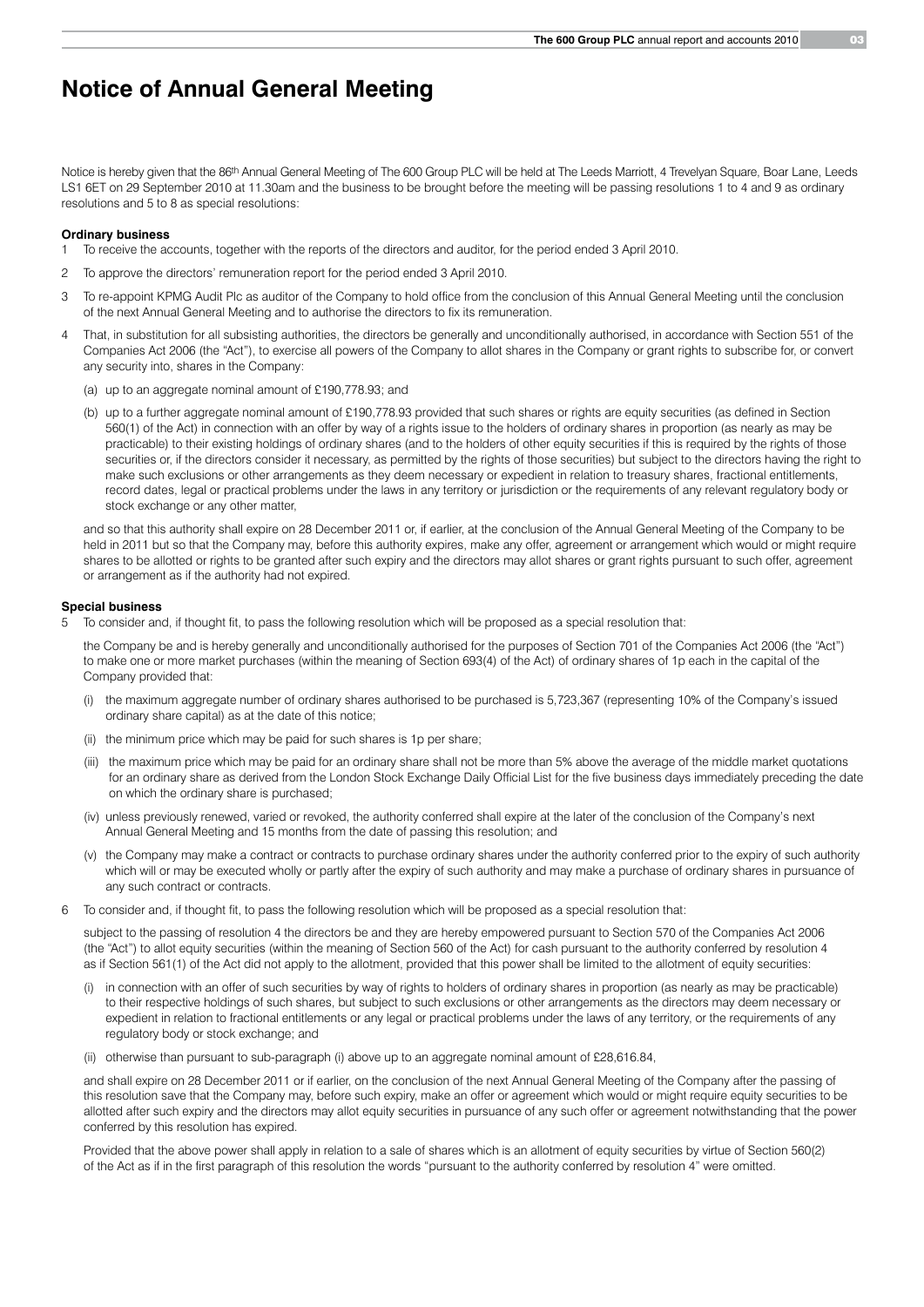# **Notice of Annual General Meeting continued**

### **Special business** continued

7 To consider and, if thought fit, to pass the following resolution which will be proposed as a special resolution that:

- (a) the Articles of Association of the Company be amended by deleting all the provisions of the Company's Memorandum of Association which, by virtue of Section 28 of the Companies Act 2006, are to be treated as provisions of the Company's Articles of Association; and
- (b) the Articles of Association produced to the meeting and initialled by the Chairman of the meeting for the purposes of identification be adopted as the Articles of Association of the Company in substitution for, and to the exclusion of, the existing Articles of Association.
- 8 To consider and, if thought fit, to pass the following resolution as a special resolution that a general meeting of the Company other than an Annual General Meeting may be called on not less than 14 clear days' notice.
- 9 To consider and, if thought fit, to pass the following resolution as an ordinary resolution that, in accordance with the Section 366 of the Companies Act 2006 (the "Act"), the Company and all its subsidiaries at any time during the time that this resolution has effect be and are hereby authorised to:
	- (a) make political donations to political parties or independent election candidates not exceeding £20,000 in total;
	- (b) make political donations to political organisations other than political parties not exceeding £20,000 in total; and
	- (c) incur political expenditure not exceeding £20,000 in total, provided that the aggregate amount of any such donations and expenditure shall not exceed £20,000 during the period beginning with the passing of this resolution and ending on the date of the Annual General Meeting of the Company to be held in 2011.

 For the purposes of this resolution the terms "political donation", "independent election candidates", "political organisations" and "political expenditure" have the meanings set out in Section 363 to 365 of the Act.

By order of the Board

### **Alan Myers**

**Secretary** 31 August 2010

### **Notes**

A member entitled to attend and vote at the Annual General Meeting is entitled to appoint one or more proxies to attend, speak and vote instead of him. A member may appoint more than one proxy in relation to the meeting, provided that each proxy is appointed to exercise the rights attached to a different share or shares held by that member. A proxy need not be a member of the Company. A Form of Proxy is enclosed with this notice. Instructions for use are printed on the form. In order to be valid, Forms of Proxy and any power of attorney or other authority under which such Form of Proxy is signed, or a notarially certified or office copy of such power of authority must be deposited with the Company's registrar, Capita Registrars, at the address on the reverse of the Form of Proxy, no later than 11.30am on 27 September 2010 or not less than 48 hours before the time of any adjournment of the meeting. The return by a holder of the relevant duly completed Form of Proxy will not preclude any such holder from attending in person and voting at the meeting in person if the member is subsequently able to attend.

CREST members who wish to appoint a proxy or proxies through the CREST electronic proxy appointment service may do so for the Annual General Meeting and any adjournment thereof by using the procedures described in the CREST Manual. CREST personal members or other CREST sponsored members, and those CREST members who have appointed a voting service provider(s) should refer to their CREST sponsor or voting service provider(s), who will be able to take the appropriate action on their behalf.

In order for a proxy appointment, or instruction, made by means of CREST to be valid, the appropriate CREST message (a "CREST Proxy Instruction") must be properly authenticated in accordance with Euroclear UK & Ireland Limited's (EUI) specifications and must contain the information required for such instructions, as described in the CREST Manual. The message regardless of whether it relates to the appointment of a proxy or to an amendment to the instruction given to a previously appointed proxy must, in order to be valid, be transmitted so as to be received by the issuer's agent (ID RA 10) by the latest time(s) for receipt of proxy appointments specified in the notice of meeting. For this purpose, the time of receipt will be taken to be the time (as determined by the timestamp applied to the message by the CREST Applications Host) from which the issuer's agent is able to retrieve the message by enquiry to CREST in the manner prescribed by CREST. The Company may treat as invalid a CREST Proxy Instruction in the circumstances set out in Regulation 35(5) of the Uncertificated Securities Regulations 2001. CREST members and where applicable, their CREST sponsors or voting service providers should note that EUI does not make available special procedures in CREST for any particular messages. Normal system timings and limitations will therefore apply in relation to the input of CREST Proxy instructions. It is therefore the responsibility of the CREST member concerned to take (or, if the CREST member is a CREST personal member or sponsored member or has appointed a voting service provider(s), to procure that his or her CREST sponsor or voting service provider(s) take(s)) such action as shall be necessary to ensure that a message is transmitted by means of the CREST system by any particular time. In this connection, CREST members and, where applicable, their CREST sponsors or voting service providers are referred, in particular, to those sections of the CREST Manual concerning practical limitations of the CREST system and timings.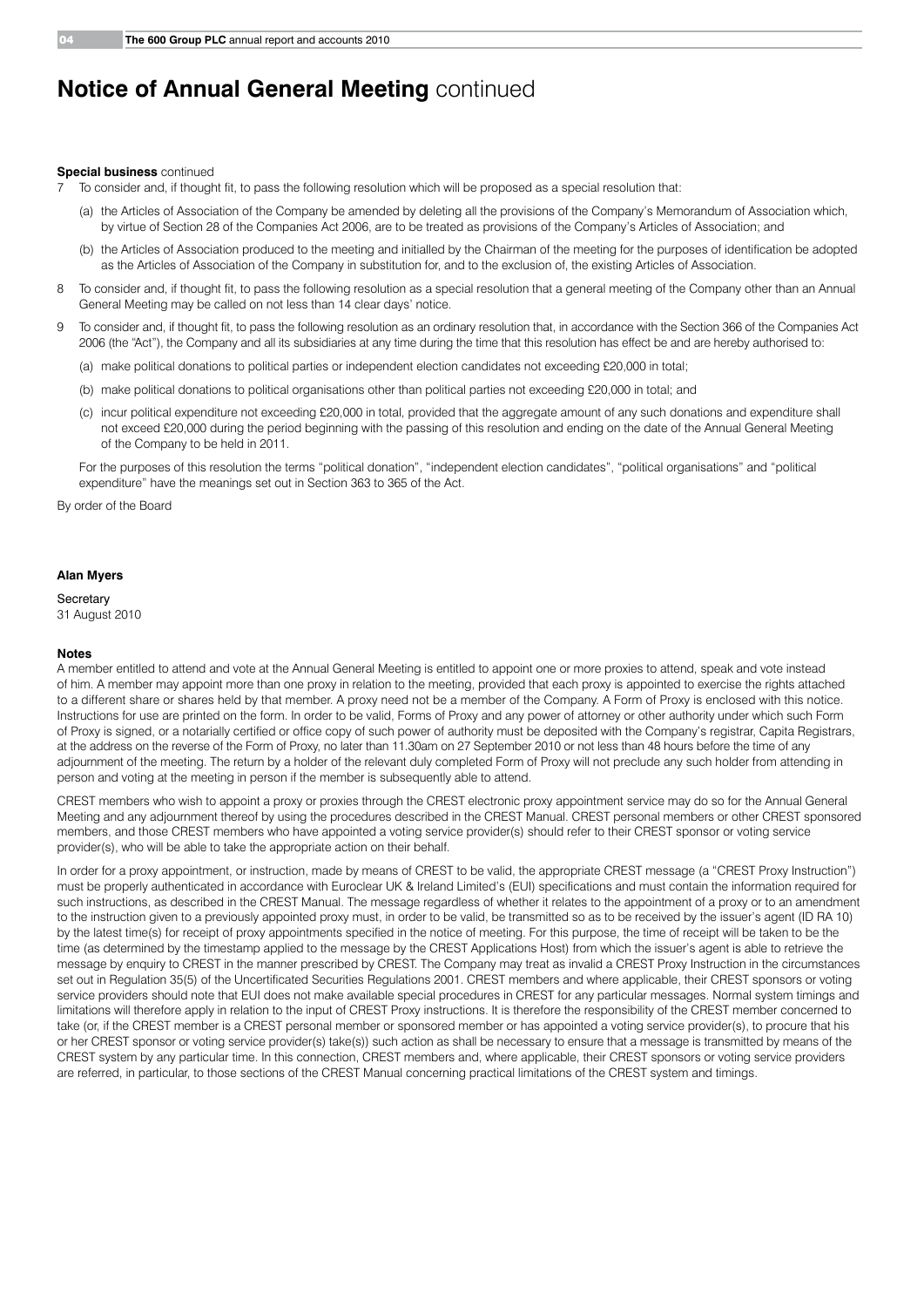### **Notes** continued

The terms of appointment of the non-executive directors of the Company and the register of directors' interests in the share capital of the Company will be available for inspection by shareholders at the Company's registered office at Union Street, Heckmondwike, West Yorkshire WF16 0HL during normal business hours on weekdays (Saturdays and Public Holidays excepted) from the date of this notice until the conclusion of the Annual General Meeting and at the place of the Annual General Meeting for at least 15 minutes prior to and until the end of the meeting.

Pursuant to Regulation 41 of the Uncertificated Securities Regulations 2001, the time by which a person must be entered on the register of members in order to have the right to attend and vote at the Annual General Meeting is 6.00pm on 27 September 2010 (being not more than 48 hours prior to the time fixed for the meeting) or, if the meeting is adjourned, such time (being not more than 48 hours prior to the time set for the adjourned meeting) as shall be fixed by the Company. Such members may only cast votes in respect of shares held at such time. Changes to entries on the register of members after that time will be disregarded in determining the right of any person to attend or vote at the meeting.

If you are a person who has been nominated under Section 146 of the Companies Act 2006 to enjoy nomination rights (a "Nominated Person") you may, under an agreement between you and the member of the Company who has nominated you, have a right to be appointed (or have someone else appointed) as a proxy for the meeting. If you do not have such a proxy appointment right, or you do but do not wish to exercise it, you may have a right to give instructions to the member who has appointed you as to the exercise of voting rights.

If you are a Nominated Person, the statement of the rights of members in relation to the appointment of proxies described above do not apply. The rights described can only be exercised by the registered member of the Company.

Arrangements will be put in place at the meeting in order to facilitate voting by representatives of members which are corporations on a poll (if required) in accordance with the procedures set out in the Institute of Chartered Secretaries and Administrators' January 2008 guidance note on "Proxies & Corporate Representatives at General Meetings.

As at 31 August 2010 the Company's issued share capital consists of 57,233,679 ordinary shares of 1p each, carrying one vote each. Therefore, the total number of voting rights in the Company as at that date is 57,233,679.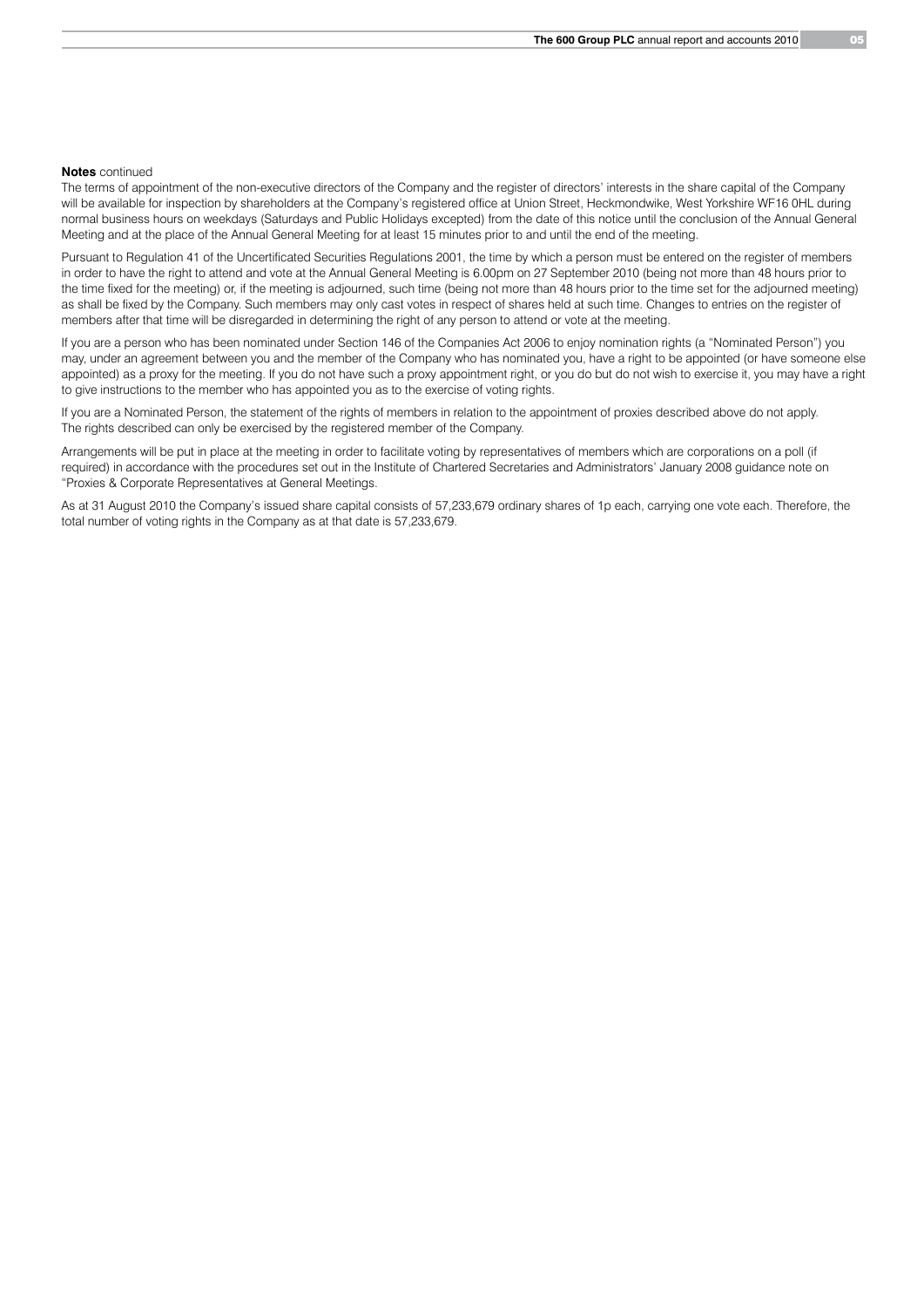# **The 600 Group PLC** Explanatory notes of the principal changes to the Company's Articles of Association

### **1. The Company's objects**

 The provisions regulating the operations of the Company are currently set out in the Company's Memorandum and Current Articles. The Company's Memorandum contains, among other things, the objects clause which sets out the scope of the activities the Company is authorised to undertake. This is drafted to give a wide scope.

The Act significantly reduces the constitutional significance of a company's memorandum. The Act provides that a memorandum will record only the names of subscribers and the number of shares each subscriber has agreed to take in the company. Under the Act the objects clause and all other provisions which are contained in a company's memorandum, for existing companies at 1 October 2009, are deemed to be contained in the company's articles of association but the company can remove these provisions by special resolution.

 Further the Act states that unless a company's articles provide otherwise, a company's objects are unrestricted. This abolishes the need for companies to have objects clauses. For this reason the Company is proposing to remove its objects clause together with all other provisions of its Memorandum which, by virtue of the Act, were treated as forming part of the Current Articles as from 1 October 2009. Resolution 8 (a) confirms the removal of these provisions for the Company. As the effect of this resolution will be to remove the statement currently in the Company's Memorandum of Association regarding limited liability, the New Articles also contain an express statement regarding the limited liability of shareholders.

### **2. Articles which duplicate statutory provisions**

 Provisions in the Current Articles which replicate provisions contained in the Act are in the main to be removed in the New Articles. This is in line with the approach advocated by the Government that statutory provisions should not be duplicated in a company's constitution.

### **3. Change of name**

 Under the Companies Act 1985, a company could only change its name by special resolution. Under the Act a company will be able to change its name by other means provided for by its articles. To take advantage of this provision, the New Articles enable the directors to pass a resolution to change the Company's name.

### **4. Authorised share capital and unissued shares**

The Act abolishes the requirement for a company to have an authorised share capital and the New Articles reflect this. Directors will still be limited as to the number of shares they can at any time allot because allotment authority (as provided by resolution 5 ) continues to be required under the Act, save in respect of employee share schemes.

### **5. Redeemable shares**

 Under the Companies Act 1985, if a company wished to issue redeemable shares, it had to include in its articles the terms and manner of redemption. The Act enables directors to determine such matters instead provided they are so authorised by the articles. The New Articles contain such an authorisation. The Company has no plans to issue redeemable shares but if it did so the directors would need shareholders' authority to issue new shares in the usual way.

### **6. Authority to purchase own shares, consolidate and sub-divide shares, and reduce share capital**

Under the Companies Act 1985, a company required specific enabling provisions in its articles to purchase its own shares, to consolidate or sub-divide its shares and to reduce its share capital or other undistributable reserves as well as shareholder authority to undertake the relevant action. The Current Articles include these enabling provisions. Under the Act a company will only require shareholder authority to do any of these things and it will no longer be necessary for articles to contain enabling provisions. Accordingly the relevant enabling provisions have been removed in the New Articles.

### **7. Share certificates**

The New Articles contain new provisions for the issue of consolidated share certificates, in line with the model form articles for public companies produced by the Department for Business, Innovation and Skills.

### **8. Suspension of registration of share transfers**

 The Current Articles permit the directors to suspend the registration of transfers. Under the Act share transfers must be registered as soon as practicable. The power in the Current Articles to suspend the registration of transfers is inconsistent with this requirement. Accordingly, this power has been removed in the New Articles.

### **9. Vacation of office by Directors**

The Current Articles specify the circumstances in which a director must vacate office. The New Articles update these provisions to reflect the approach taken on mental and physical incapacity in the model articles for public companies produced by the Department for Business, Innovation and Skills.

### **10. Voting by proxies on a show of hands**

 The Shareholders' Rights Regulations have amended the Act so that it now provides that each proxy appointed by a member has one vote on a show of hands unless the proxy is appointed by more than one member in which case the proxy has one vote for and one vote against if the proxy has been instructed by one or more members to vote for the resolution and by one or more members to vote against the resolution. The Current Articles have been amended to reflect these changes.

### **11. Notice of general meetings**

 The Shareholders' Rights Regulations amend the Act to require the Company to give 21 clear days' notice of general meetings unless the Company offers members an electronic voting facility and a special resolution reducing the period of notice to not less than 14 clear days has been passed (as per resolution 9). Annual General Meetings must be held on 21 clear days' notice. The New Articles amend the provisions of the Current Articles to be consistent with the new requirements.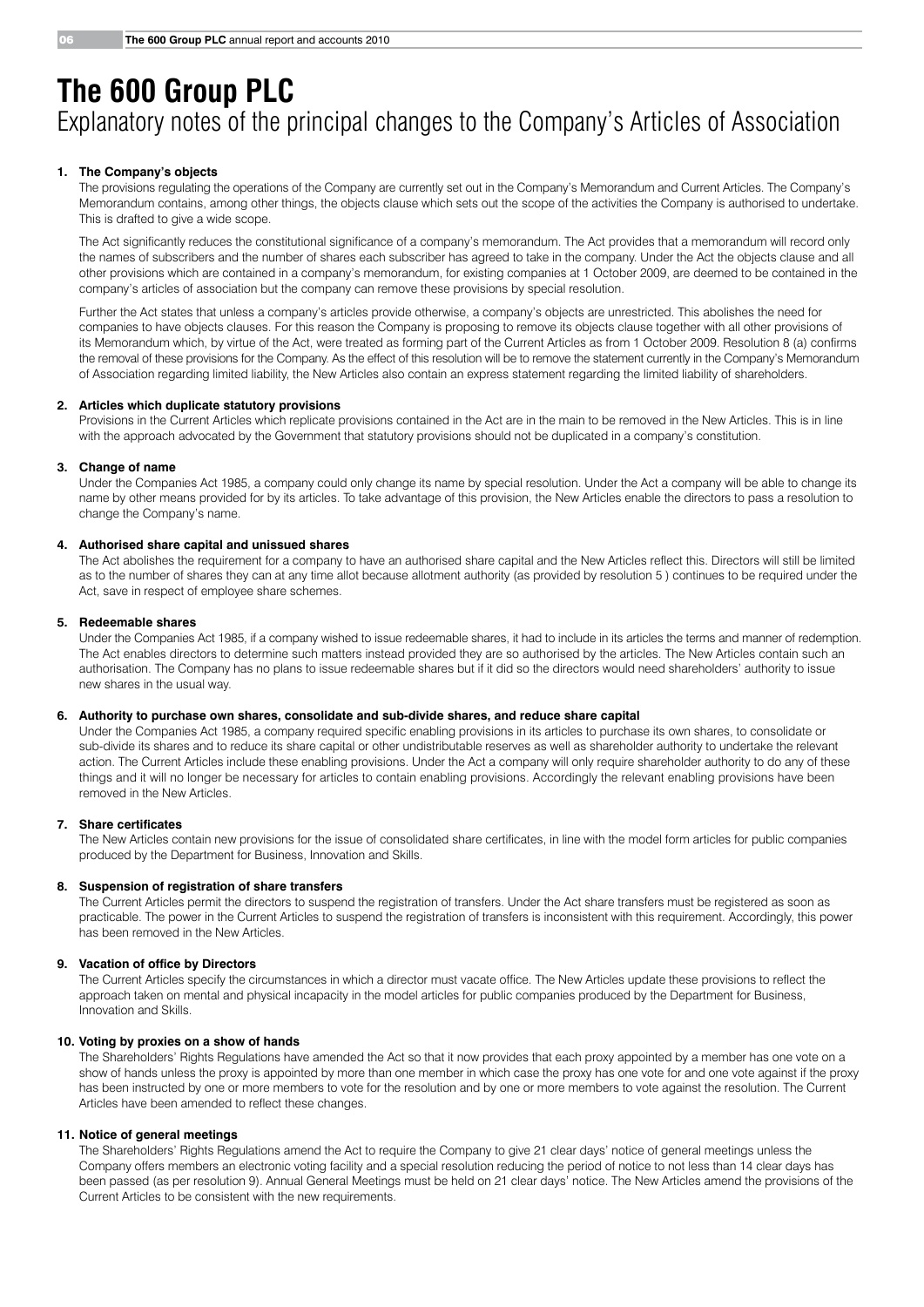### **12. Adjournments for lack of quorum**

 Under the Act, as amended by the Shareholders' Rights Regulations, general meetings adjourned for lack of quorum must be held at least 10 clear days after the original meeting. The Current Articles have been changed to reflect this requirement.

### **13. Voting by corporate representatives**

 The Shareholders' Rights Regulations have amended the Act in order to enable multiple representatives appointed by the same corporate member to vote in different ways on a show of hands and a pool. The New Articles remove provisions in the Current Articles dealing with voting by corporate representatives on the basis that these are dealt with in the Act.

### **14. Attending and speaking at meetings**

 The New Articles provide that the Chairman of the meeting may permit non-members or persons who are not entitled to exercise the rights of members to attend and, at the Chairman's discretion, speak at a general meeting.

### **15. Validity of votes**

 Following the implementation of the Shareholders' Rights Regulations, proxies are expressly required to vote in accordance with instructions given to them by members. The New Articles contain a provision stating that the Company is not required to enquire whether a proxy or corporate representative has voted in accordance with instructions given to him and that votes cast by a proxy or corporate representation will be valid even if he has not voted in accordance with his instructions.

### **16. Provision for employees on cessation of business**

 The Act provides that the powers of the directors to make provision for a person employed or formerly employed by a company or any of its subsidiaries in connection with the cessation or transfer of the whole or part of the undertaking of the company or that subsidiary may only be exercised by the directors if they are so authorised by the company's articles of association or by the company in general meeting. The Current Articles have been amended to provide the directors with the required authorisation.

### **17. General**

 Generally the opportunity has been taken to bring clearer language into the New Articles and in some areas to conform the language of the New Articles with that used in the model articles for public companies produced by the Department for Business, Innovation and Skills.